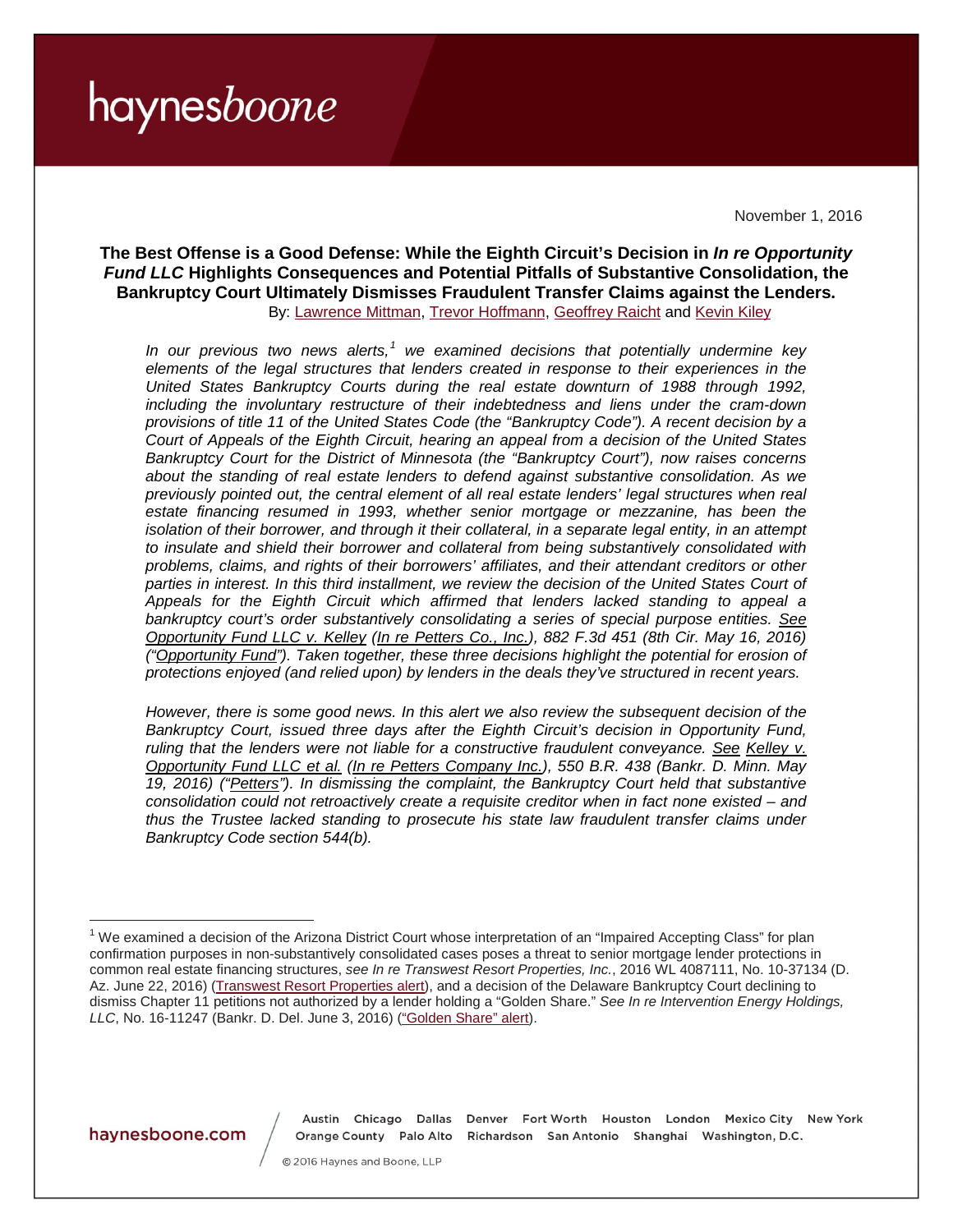*Lenders need to be exceedingly vigilant and understand these recent court decisions (and others that are certain to come in the future) so they can be prepared if their investments show signs of distress or actually commence bankruptcy proceedings.*

\* \* \*

Lenders invest significant time and effort structuring loans to prevent a borrower from filing for bankruptcy. For example, lenders will sometimes require the borrower's principal to execute a "bad boy guaranty" (which can make the principal personally liable to the lender for damages up to the entire unpaid amount of the loan in the event of a bankruptcy filing) or that the lender hold a "Golden Share" (which is a non-economic voting interest in the borrower who then cannot file for bankruptcy without the lender's affirmative consent).

In addition, lenders will seek to protect the sanctity of their secured claims in the event a borrower bankruptcy cannot be prevented. For example, a lender may make a loan to a special purpose entity ("SPE") to ensure that, in the event of a borrower bankruptcy, the lender is the borrower's only creditor. By structuring the loan in this fashion, the lender seeks to ensure that (a) there is no "impaired" class of creditors whose vote to accept the plan could trigger approval of the plan under the Bankruptcy Code's "cramdown" standard; and (b) the lender has a basis to argue that the bankruptcy filing can be dismissed as bad faith filing because it is simply a twoparty dispute.

The SPE-structure is also designed to avoid a bankruptcy court ordering the substantive consolidation of an SPE-borrower with any other affiliate debtor. Substantive consolidation is an extraordinary judicial remedy that disregards corporate separateness and pools the assets and liabilities of each of several companies into a single entity. While different Circuit Courts have adopted varying standards for substantive consolidation,<sup>[2](#page-1-0)</sup> the modern view, espoused by the Third Circuit, generally looks to whether (1) the entities disregarded separateness so significantly that their creditors relied on the breakdown of entity borders and treated them as one legal entity or (2) the affairs of the debtors are so entangled that consolidation will benefit all creditors. *See In re Owens Corning,* 419 F.3d 195, 211 (3d Cir. 2005). In cases of fraud or hopeless entanglement, substantive consolidation is a remedy used to administer the estate for the benefit of creditors. However, the purpose of substantive consolidation is not to permit trustees in bankruptcy to re-write the history of the case in order to eliminate creditors' legitimate rights.

One of the potential perils of substantive consolidation is highlighted in the Eighth Circuit Court of Appeals' recent *Opportunity Fund* opinion. As discussed in greater detail below, over the objection of certain lenders, the Bankruptcy Court ordered the substantive consolidation of Petters Company, Inc. ("PCI"). The lenders appealed and the District Court dismissed their appeal, finding that the lenders were not "aggrieved" with respect to the substantive consolidation of the debtors. By a majority decision, the Eighth Circuit rejected the lenders' argument that they were in fact "aggrieved" because the Bankruptcy Court's substantive consolidation order would result in the loss of certain defenses they would otherwise have to claims of constructive fraudulent transfer brought against them by the chapter 11 trustee (the "Trustee"). The Eighth Circuit found that the loss of affirmative defenses was insufficient to create a direct pecuniary harm to the lenders. The Eighth Circuit's decision creates a troubling precedent for lenders, potentially denying them standing to protect their interests following a substantive consolidation ruling.

<span id="page-1-0"></span><sup>2</sup> *See, e.g., Eastgroup Properties v. Southern Motel Association, Ltd.*, 935 F.2d 245, 249 (11th Cir. 1991); *Alexander v. Compton (In re Bonham)*, 229 F.3d 750, 765−66 (9th Cir. 2000); *Union Sav. Bank v. Augie/Restivo Baking Co., Ltd. ( In re Augie/Restivo Baking Co., Ltd.)*, 860 F.2d 515, 518 (2d Cir. 1988); *Drabkin v. Midland-Ross Corp. ( In re Auto-Train Corp., Inc.)*, 810 F.2d 270, 276 (D.C. Cir. 1987); *In re Vecco Constr. Indus., Inc.,* 4 B.R. 407, 410 (Bankr. E.D. Va. 1980).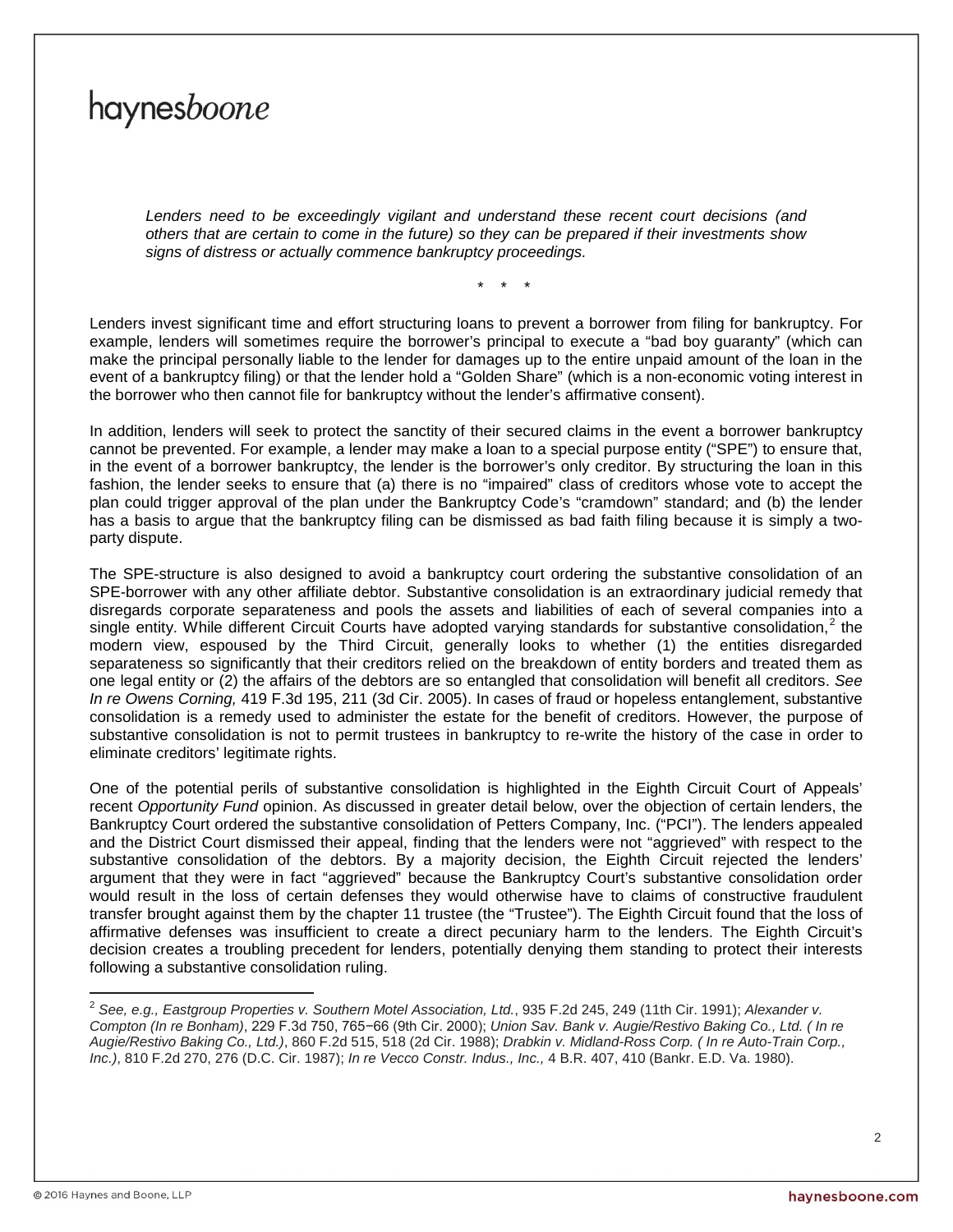#### **I. Petters Background**

In 2008, Thomas Petters was indicted for perpetrating a multi-billion dollar Ponzi scheme through PCI. For ten years, Petters and several co-conspirators fabricated documents to entice investors into lending money purportedly to purchase electronics to be sold to big-box retailers, such as Costco and Sam's Club. The money, however, was not used for that purpose. Shortly after the indictment, PCI and several SPEs were placed into receivership. The receiver then filed the companies for chapter 11 and the Trust[ee](#page-2-0) was appointed. $3$ 

To fund PCI, Petters used various SPEs, which held illusory accounts receivable and had no appreciable assets. PCI also served as a holding company for several of the SPEs. Two groups of lenders made loans to certain SPEs. Another group of lenders did not make loans directly to the SPEs, but only to other lenders. Each lender was a "net winner" (*i.e.*, was repaid) from the Ponzi scheme and, as such, did not file proofs of claim in bankruptcy. The Trustee commenced avoidance actions against each of the lenders alleging constructive fraudulent transfers in the hope of recovering funds to the bankruptcy estate. The Trustee then moved to substantively consolidate the assets and liabilities of PCI and the SPEs. The Bankruptcy Court granted the motion finding that PCI and the SPEs had engaged in massive commingling and the erosion of corporate boundaries. The lenders appealed.

In the District Court, the Trustee moved to dismiss the appeal, arguing that the lenders did not have standing as "persons aggrieved" by the order granting substantive consolidation. The District Court agreed and dismissed the appeal. The Lenders appealed to the Eighth Circuit, arguing that they were indeed "persons aggrieved" because substantive consolidation, among other things, impaired their rights by precluding potential affirmative defenses to the Trustee's claims under the avoidance actions. More specifically, the lenders argued (as discussed in depth below) that, whereas no creditors existed as to their SPEs prior to the bankruptcy cases, the substantive consolidation of their SPEs might be used by the Trustee to satisfy the state law fraudulent transfer requirement that an actual creditor existed and was harmed by the loans. *See* 11 U.S.C. § 544(b). Additionally, the lenders argued that substantive consolidation transformed both groups of lenders into initial transferees of PCI, rather than subsequent transferees, and therefore, eliminated good faith affirmative defenses otherwise available to the lenders in the avoidance actions. *See* 11 U.S.C. § 550(b)(1). [4](#page-2-1)

#### **II. Eighth Circuit Decision**

In a 2-1 decision, the Eighth Circuit affirmed the District Court's decision that the lenders were not aggrieved and stated that "any potential pecuniary harm to the lenders [was] several steps removed and not a direct pecuniary impact." The majority noted that several steps needed to occur before the lenders would suffer a pecuniary harm: "[the Trustee] must prevail in the avoidance actions, the lenders must pay the judgment in full, and then they must file a valid proof of claim against the consolidated estate."

The majority also noted that the "persons aggrieved" doctrine is designed to prevent the prolonging of bankruptcy cases by parties whose interests are not central to the bankruptcy process. Since the majority viewed the lenders' rights as ancillary to the bankruptcy process, allowing them to appeal the Bankruptcy Court's order would undermine the rationale of the standard and bring the bankruptcy proceedings to a grinding halt.

3

<span id="page-2-0"></span> $3$  Ultimately. Petters was convicted of wire fraud, mail fraud, conspiracy and money laundering in connection with his \$3.65 billion-dollar Ponzi scheme and sentenced to 50 years in prison. *See United States v. Petters*, 663 F.3d 375, 378 (8th Cir. 2011); see also Petters [case.](https://www.justice.gov/usao-mn/tom-petters-case-summary) 

<span id="page-2-1"></span><sup>4</sup> *Opportunity Fund*, at 458.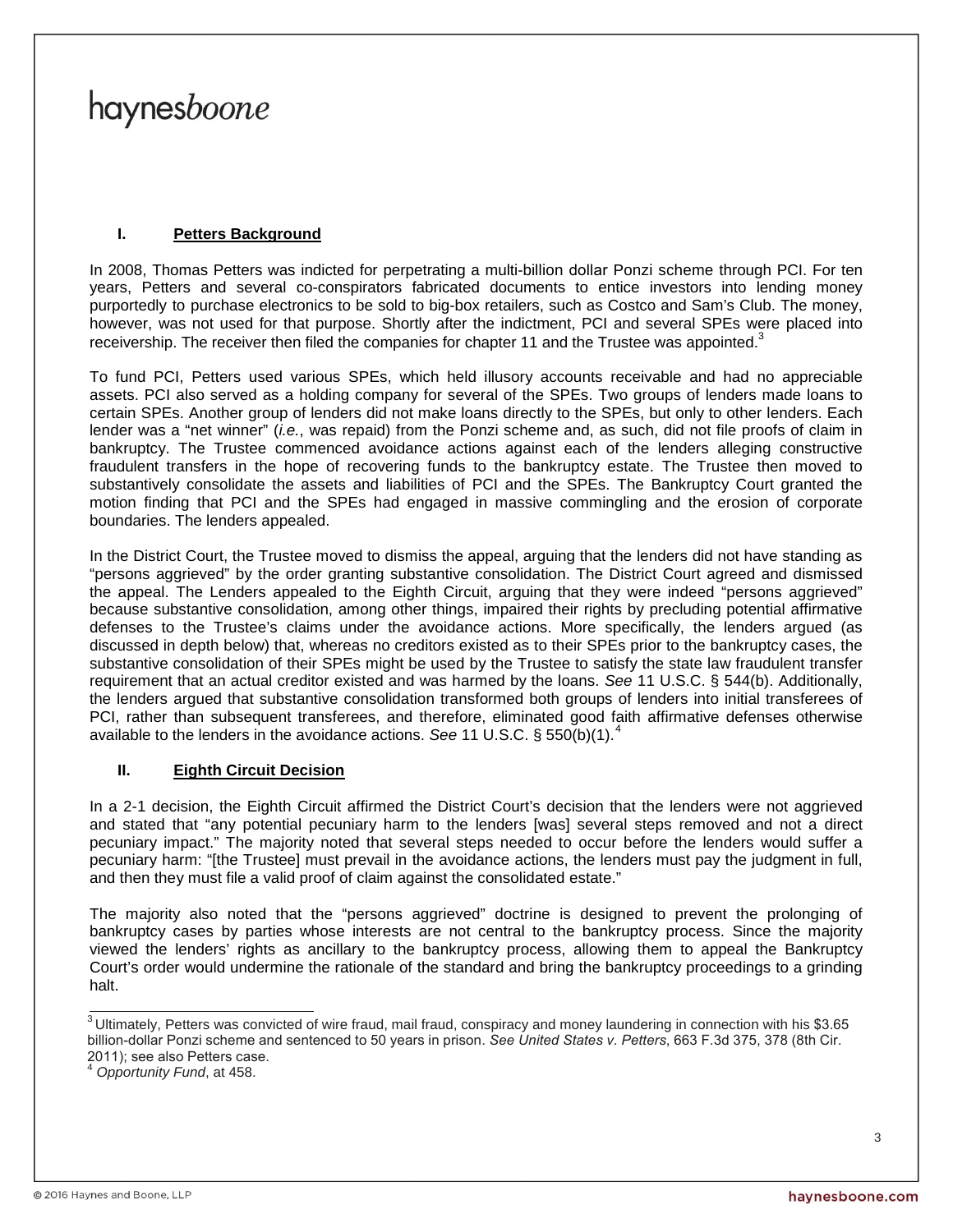The dissent wrote, however, that since substantive consolidation would result in the lenders losing certain of their Bankruptcy Code-based defenses to the Trustee's avoidance actions – including potential defenses under Bankruptcy Code sections  $544(b)$  and  $550(a)$  – the lenders must be considered "aggrieved persons" with standing to appeal the substantive consolidation order.

As the dissent concluded:

[T]his is not the type of appeal the persons aggrieved doctrine was designed to prevent – an appeal by 'marginally interested parties . . . litigating satellite issues up and down the appellate chain while the bankruptcy case stalls out. . . . The substantive consolidation order fundamentally alters the entire Petters bankruptcy proceeding. . . . This is a fundamental reorganization of a bankruptcy proceeding that strips Opportunity Finance and Epsilon of two significant defenses to a billion-dollar avoidance action. The persons aggrieved doctrine was not designed to prevent appeals of this magnitude.<sup>[5](#page-3-0)</sup>

#### **III. Bankruptcy Court Decision**

There is, however, a silver lining. Immediately following the release of the *Opportunity Fund* decision, the Bankruptcy Court issued a memorandum ruling regarding the lenders' motion to dismiss the avoidance actions. The Bankruptcy Court specifically addressed how substantive consolidation impacted the Trustee's derivative standing to prosecute state-law avoidance actions under section 544(b) of the Bankruptcy Code that required the Trustee to prove the existence of a predicate creditor with a right to payment from the debtor.<sup>[6](#page-3-1)</sup> Specifically, the Bankruptcy Court ruled that where an SPE has only one pre-petition creditor (the lender), substantive consolidation cannot be used retroactively to create a requisite creditor in order to give the Trustee standing to pursue a claim for fraudulent transfer. *See Kelley v. Opportunity Fund LLC et al. (In re Petters Company Inc.)*, 550 B.R. 438 (Bankr. D. Minn. May 19, 2016) ("*Petters*").

The Bankruptcy Court framed the issue as follows:

[C]an the Trustee use creditors whose pre-petition claims lay against some of the Debtorentities whose estates were substantively consolidated, to satisfy the predicate-creditor requirement for the avoidance of transfers that were actually made by other Debtor-entities, when the transferor-Debtor lacked any third-party creditors of its own, not related to it, as of the relevant date? $7$ 

The Trustee argued that the post-petition substantive consolidation order had a direct effect on his cases as to the fraudulent transfer causes of action. According to the Trustee, the pooling of claims into a single estate entitled the Trustee to utilize the right of avoidance that any creditor of any Debtor held against its own debtor pre-petition, against any transferee of any of the Debtors. Thus, the Trustee

<span id="page-3-2"></span><span id="page-3-1"></span>Petters, at 445.

<span id="page-3-0"></span><sup>&</sup>lt;sup>5</sup> Opportunity Fund, at 463.<br><sup>6</sup> The ruling does not deal with certain other grounds for dismissal argued by the defendants, stating that other issues will be dealt with separately. As of the date of this article, no additional rulings appear on the bankruptcy docket for the *Petters*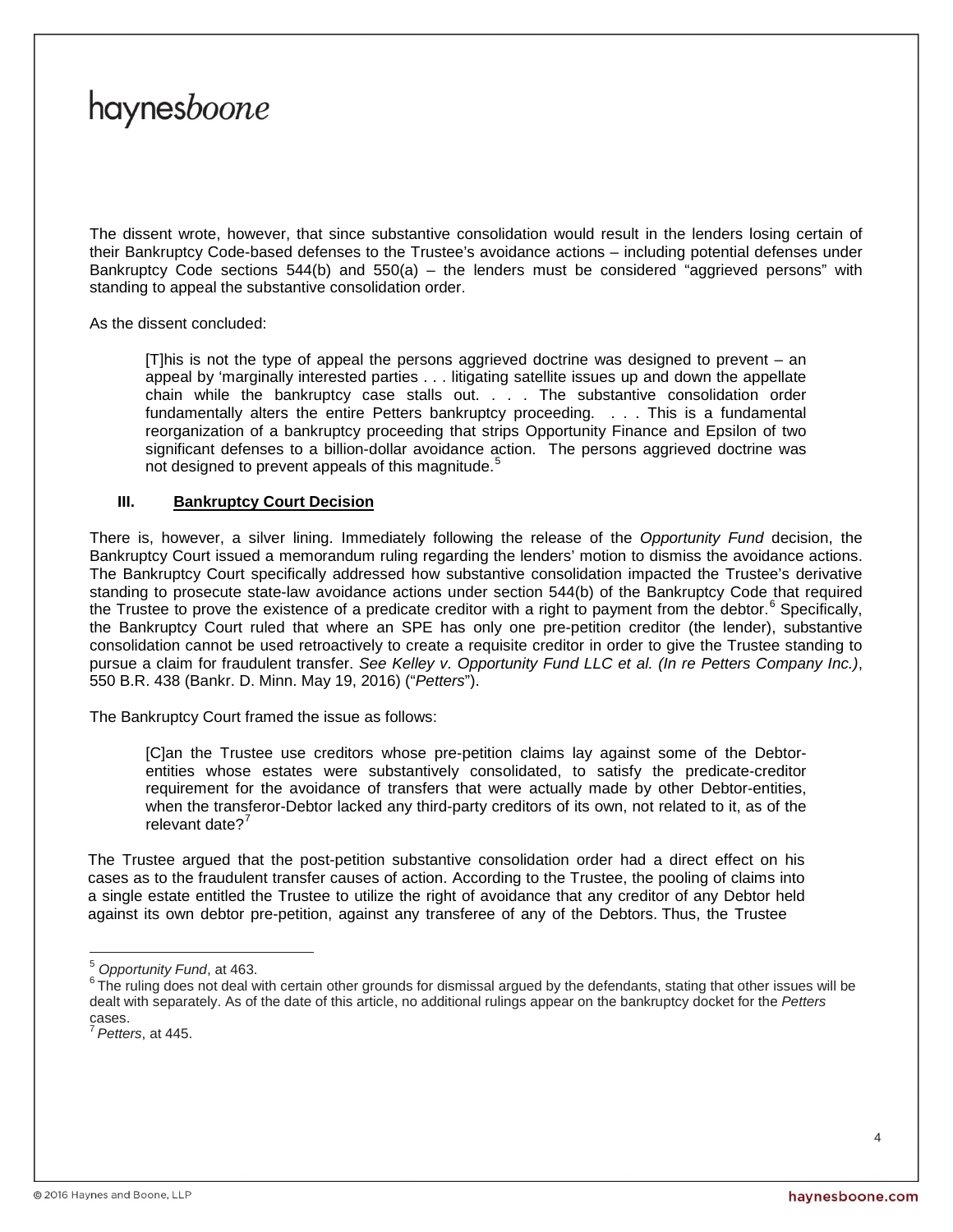asserted, "[t]he common sense, and well-recognized, effect of [substantive consolidation] is a complete and unqualified merger of the respective Debtors' estates, including a combination of their debt structures, into one, singular, consolidated estate," rendering standing challenges moot or subject to "straight-out reject[ion]."<sup>[8](#page-4-0)</sup>

The Bankruptcy Court rejected the Trustee's argument as "largely conclusory" and "deeply flawed". As explained by the Bankruptcy Court, the Trustee's argument ignored the historical and separate pre-petition existence of the debtors. Additionally, the Trustee's argument was inconsistent with the text of the substantive consolidation order, itself, which did not change the status or structure of the Debtor-entities as separate persons under non-bankruptcy law but rather altered only the structure of the bankruptcy estates that were associated with those Debtor-entities. Finally, substantive consolidation did not alter the underlying substantive law governing avoidance rights held by the consolidated estate in the PCI cases:

Where substantive consolidation is ordered, all rights of avoidance premised on such a prebankruptcy reality go with everything else in and associated with the prior estates, into a coordinated administration by the trustee of the post-consolidation estate. If all pre-consolidation rights of avoidance are expressly preserved by the grant of substantive consolidation, they are assumed bodily into the estate. Necessarily, they retain all of the substantive integrity they had when they reposed in the separate debtors' estates. The passage alone does not alter anything about such preserved rights of avoidance.<sup>[9](#page-4-1)</sup>

Accordingly, the Bankruptcy Court held that its substantive consolidation order did not permit the Trustee to satisfy the predicate-creditor requirement when the transferor-Debtor lacked any third-party creditors of its own, not related to it, as of the relevant date. As such, the Trustee lacked standing to pursue its state-law avoidance claims under Bankruptcy Code section 544(b).

#### **IV. Conclusion**

While the Eighth Circuit's holding that the Petters lenders were not "aggrieved persons" despite the substantive consolidation of their borrower SPEs and the potential loss of litigation defenses is troubling, lenders may breathe a sigh of relief at the ultimate ruling of the Bankruptcy Court – which minimized the impact of the substantive consolidation ruling on their pre-petition defense. It remains important for lenders to pay attention to substantive consolidation risks in the structuring of their loans, especially to minimize the chances of being "crammed down" by impaired creditors in the context of a bankruptcy case.

<span id="page-4-0"></span><sup>8</sup> *Id.* at 450. <sup>9</sup> *Id.* at 454.

<span id="page-4-1"></span>